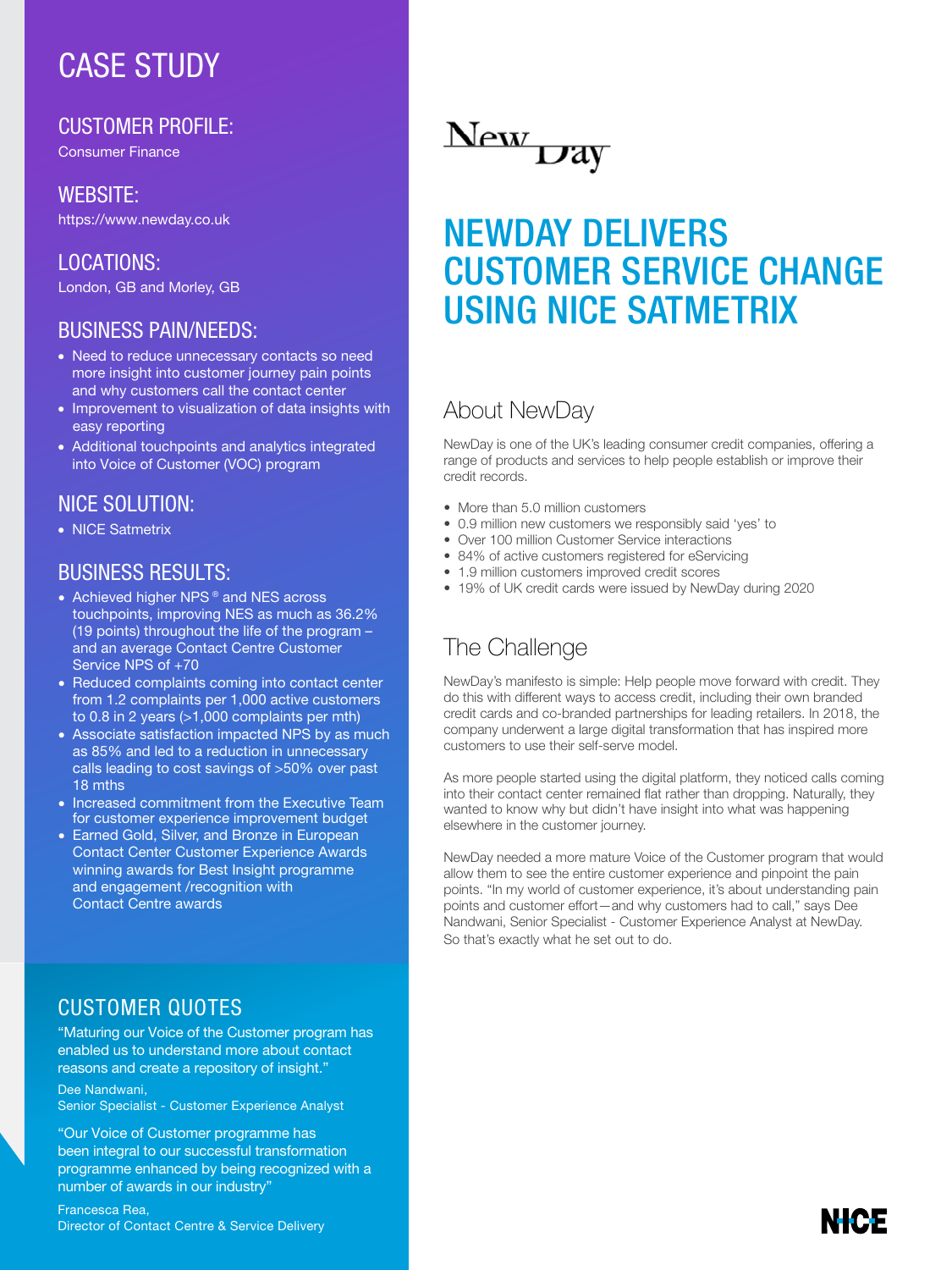## The Solution

NewDay chose NICE Satmetrix to provide the holistic Voice of the Customer (VOC) program they needed. One reason was the strong visualization and reporting capabilities in the NICE Satmetrix dashboard. "It gives me so much more control," explains Dee. But he also values the collaborative relationship he has with the NICE Satmetrix Implementation and Customer Success Teams. The team first deployed NICE Satmetrix to the contact center. After proving the value to associates, the team deployed across more channels and five journey touchpoints.

Furthermore, Advanced Analytics Services Consulting from NICE Satmetrix has helped NewDay to develop key findings and recommendations to accelerate desired improvements and augment the NewDay analytics team.

"NewDay has a strong analytics team that does a lot of deep-dive analytics," says NICE Satmetrix Experience Consultant Hayley Kitson. "Our partnership not only validates the work they do, but our reports often lead them to new ways of looking at the data." The team has helped NewDay add multiple models and an automated analytics engine, to name a few examples.

In addition to customer feedback, NewDay now tracks trends, customer behaviors, segmentation, and verbatim text responses throughout the customer journey, from onboarding to collections. And they've integrated other data sources such as speech and text analytics, Google analytics, complaint volumes, their own internal understanding of what customers are doing online, and other sources of unpromoted feedback. This holistic approach provides a repository of insights, which they can cut and slice to see the specific pain points, quantify them through speech analytics, and pinpoint exactly where they need to take action.

They can also identify if there are any cluster spots, then create a priority list of what needs to be fixed. Direct debit was one of those areas. Before NICE Satmetrix, direct debit could take as long as 56 days to activate, with confusing steps that triggered many calls. Using NICE Satmetrix, they found seven or eight issues they could address in a systematic program—resulting in a reduction in complaints and achieving Net Easy Scores (NES) that are 26.6% higher than they've ever been.

# The Results

"NICE Satmetrix has been a very important tool for identifying customer impact and pain points," says Dee. Since implementing the platform, NewDay now has 6 touchpoints instead of their original one. This helps them manage the experience from the moment customers open an account to the moment they may end up in collections or have a dispute about a transaction. And they can segment and separate the analytics between their Own Brands cards and co-branded products.

"We can see the whole journey and easily measure how easy it is to open a credit card account, how easy it is to manage that account online or in the mobile app, and if they have to call us, how easy it is to resolve the query." Not only that, but they can see if agents reached the right outcome for the customer. "It's not just a single view, it's a very holistic view," Dee adds.

Their new fraud and dispute touchpoint was especially helpful when the pandemic drove more people to shop online, significantly increasing traffic to NewDay's contact center. Agents are now able to see the big picture of the dispute and what led customers to call. They can look at the verbatims, themes, sentiment analytics, and the reasons for contact, such as a company going out of business or an airline refusing to give refunds, and know what actions to take—all of which has led to higher associate satisfaction.

And that's essential for NewDay. "NICE Satmetrix's Hayley Kitson did some amazing analysis for us, pointing out that associate satisfaction had a direct impact on Net Promoter Score® (NPS) of about 85%," says Dee. "It's not just about the type of query, but has more to do with the resolution or outcome. If the associate is professional, friendly, helpful, and has all these qualities the customer is looking for, they feel like they were treated well—even if the resolution leads them to wait a bit more or have to call into another place."





Expanding their customer experience management with NICE Satmetrix has helped NewDay achieve:

- Gains in NPS and NES of as much as 36.2%
- Fewer complaints coming to contact center
- A clear understanding of how associate satisfaction can affect NPS by up to 85%
- Increased commitment from the executive team for customer experience management
- Gold, Silver, and Bronze European Contact Center Customer Experience Awards